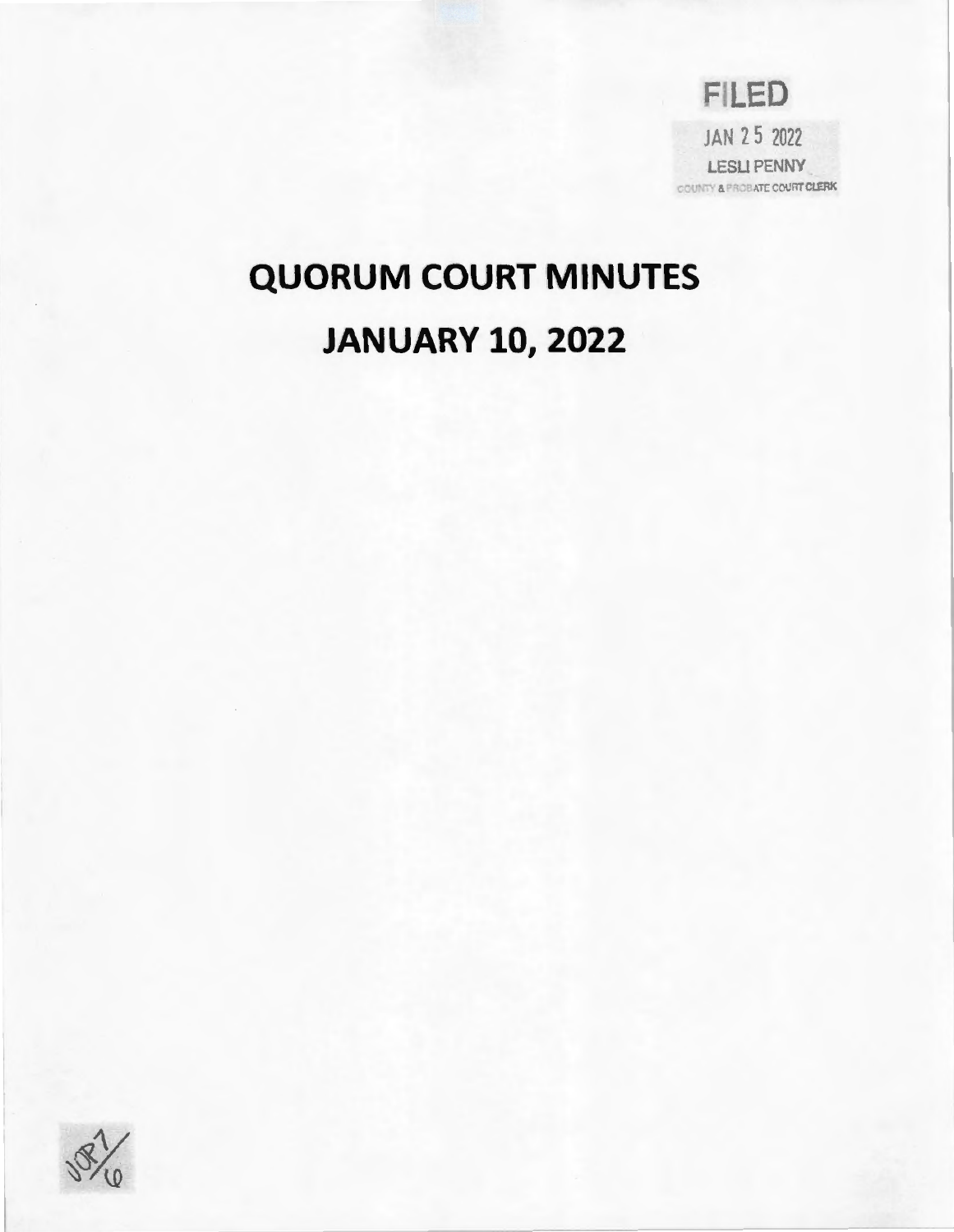### **January 10, 2022, Quorum Court Minutes**

13 Justices of the Peace were present. Vince Pearcy participated on Zoom. Also present were State Representative Jack Ladyman and State Representative Johnny Rye.

Judge Day called the meeting to order at 5:30 PM.

Invocation by Brother Bradley Robinson, Faith Tabernacle Church.

#### Assembly and Pledge of Allegiance.

First order of business was the approval of Quorum Court minutes from December 13, 2021. A motion to accept was made by Justice Weinstock and seconded by Justice Pasmore. Judge Day took a vote and it passed unanimously.

Committee minutes for December 13,2021 were read, Justice Cline read Road minutes. Finance Committee minutes were read by Justice Longmire.

### There was no old business.

New business. An Appropriation Ordinance was read to establish a new salary mid-point and classify the PA Case Coordinator position as exempt in the Deputy Prosecuting Attorney's office as recommended by the JESAP committee (addendum A). A motion was made to accept by Justice Cline and seconded by Justice Tennison. A vote was taken and passed unanimously.

A Resolution was read to confirm mutual aid agreements concerning distribution of 833 fire monies in accordance with Craighead County resolution 2008-1. A motion was made to accept by Justice Williams and seconded by Justice Couch. A vote was taken and passed unanimously.

A Resolution was read (addendum C) to recommend the appointment of a board member to the Metropolitan Area Planning Commission (MAPC). Mr. Jeff Steiling, work address-2912 Longview Drive, Jonesboro AR 72401 was recommended by Judge Day. A motion was made to accept by Justice Price and seconded by Justice Noel. Judge Day apologized for the short notice on this Resolution. Justice Weinstock asked about the short term that Mr. Steiling will be serving, Judge Day stated he may be reappointed at the end of this term and that this Is a very active board in which the City asked that the position be filled quickly. A vote was taken and passed unanimously.

Judge Day welcomed our guests, Representatives Ladyman and Rye, and introduced John James as the new Road Superintendent.

Judge Day presented the federal audit. There were no findings.

Justice Rogers stated that the Public Safety Committee spoke about looking into the employee vacation /personal time accrual and a possible better way to do it. Judge Day said they would see something at the next meeting.

### No public comment.

A motion was made to adjourn by Justice Rogers and seconded by Justice Couch. Motion passed.

The meeting adjourned at 5:46 PM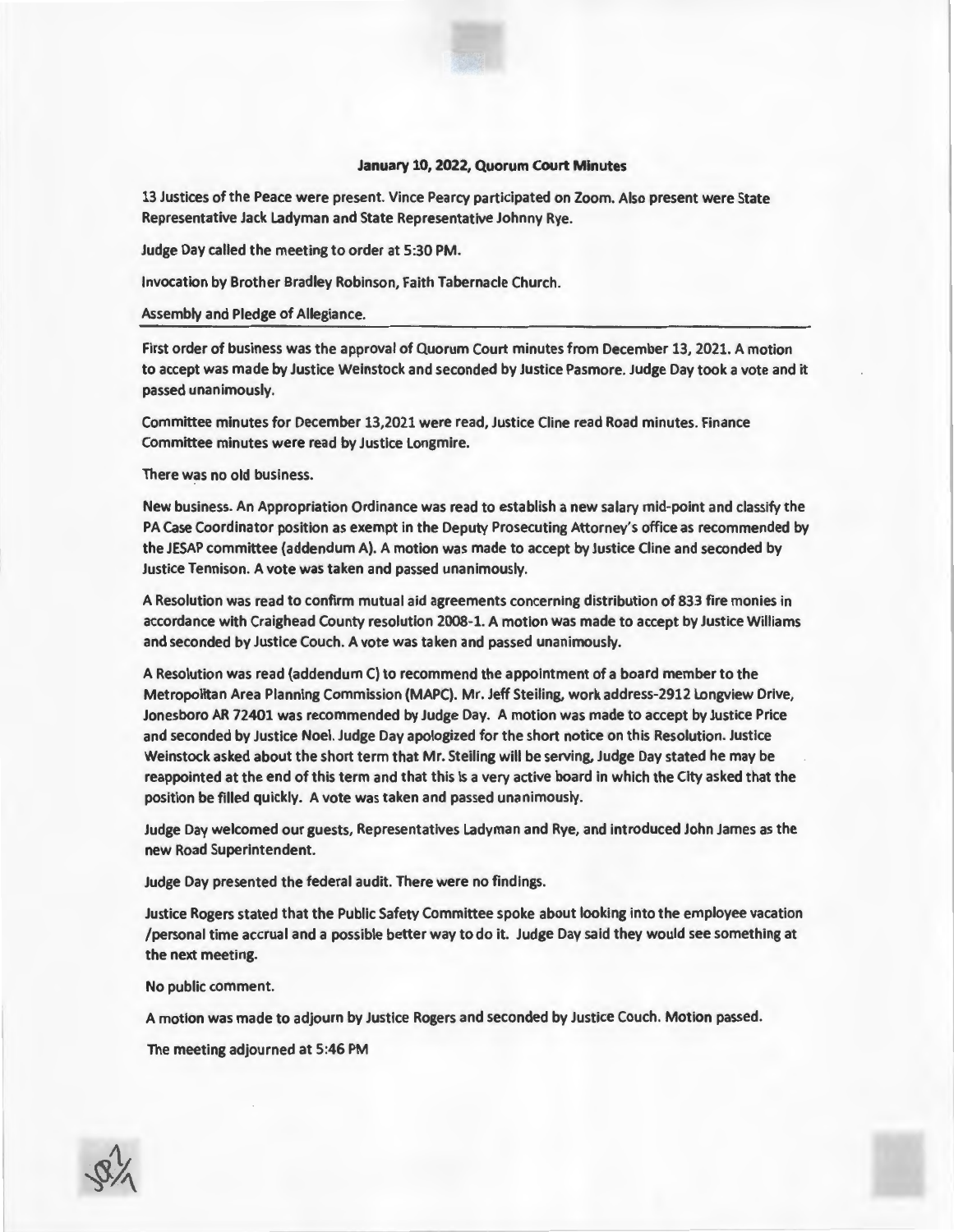### Public Service Committee Minutes

# 1/10/2022

A special Public Service meeting was called to order at 5:02 p.m. by Chairman Rogers. Those in attendance were Justice WIiiiams, Justice Noel, Justice Price, and Judge Day. A resolution to appoint Mr. Jeff Steiling to the Metropolitan Area Planning Commission to finish out the term left vacant by the resignation of Mr. David Handwork was presented to the committee. A motion to approve was made by Justice Williams and  $2<sup>nd</sup>$  by Justice Noel. Motion passed to move to full court for approval. Judge Day also mentioned that he Is looking for a candidate for a Valley View Fire Protection Board vacancy. Chairman Rogers brought up reevaluating the personal and vacation accrual rates, after the recent change to accruing on hours worked and not hours paid, and the committee agreed it needed to be reviewed. Motion to adjourn was made by Justice Price and 2<sup>nd</sup> by Justice Noel. Meeting adjourned at 5:05 p.m.

The Public Service Committee was called to order at 5:52 p.m. by Chairman Rogers after the Quorum Court meeting. Those In attendance were Justice Williams, Justice Noel, and Justice Price. A resolution to appoint Stan Whitaker to the Valley View Fire Protection Board was present to the committee. A motion to approve was made by Justice Williams and  $2<sup>nd</sup>$  by Justice Noel. Motion passed to move to full court for approval. A motion to adjourn was made by Justice Noel and 2<sup>nd</sup> by Justice Williams. Meeting adjourned at 5:54 p.m.

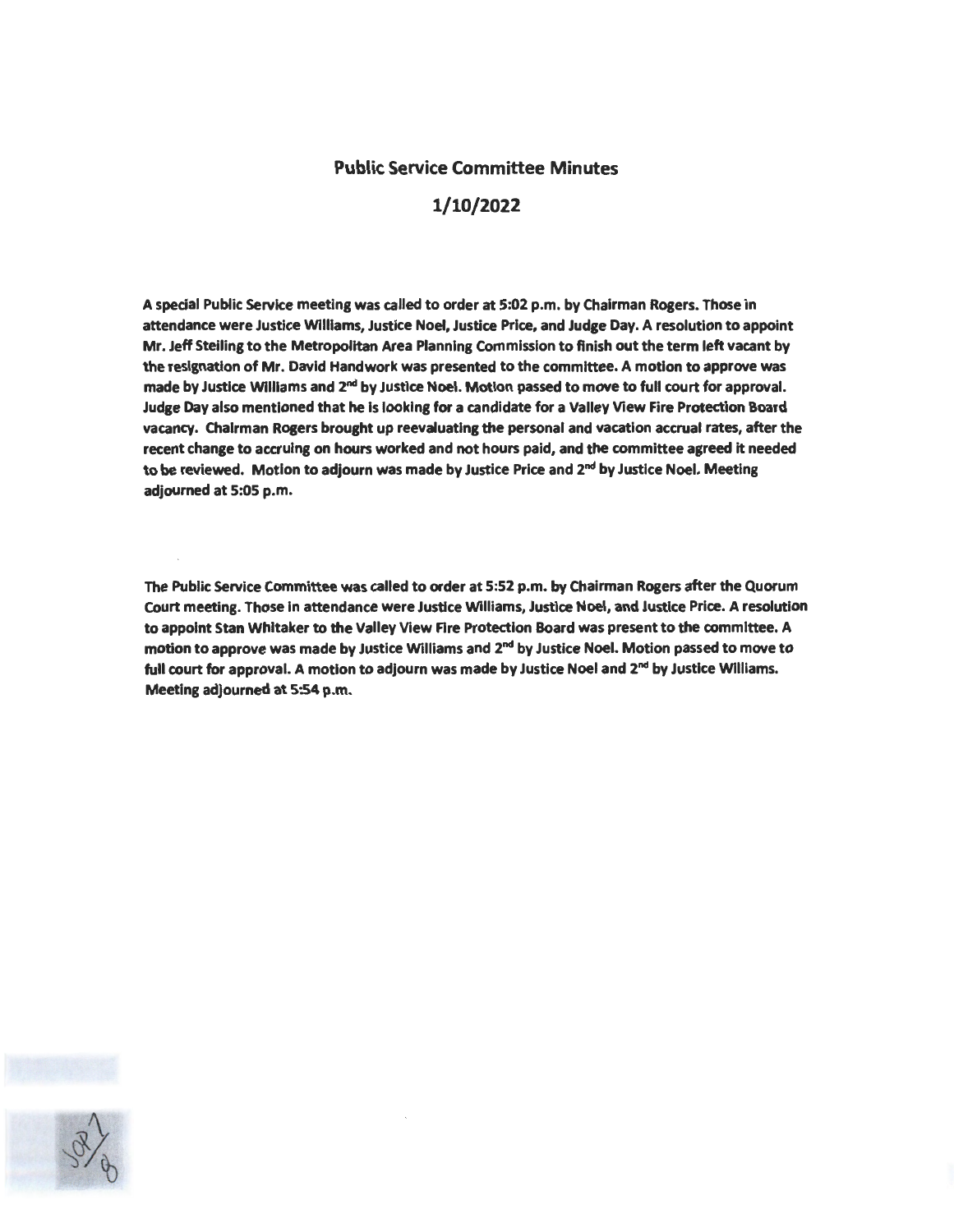# **Road Committee Minutes 1/10/2022**

Chairman Steve Cline called the meeting together at 5:49 pm. Justices present were Terry Couch, David Tennison and Carolyn Lewis. Road Superintendent John James was also present.

The committee welcomed and congratulated John James as the new Road Superintendent, Craighead County Road Department. John James gave an update on road work presently in progress. Committee members and John James also discussed our bridge department projects.

Two plats were presented for approval, Logan Nelson, CR 300 and Angela Robinson, CR 780 for a replat. Justice Couch made a motion to approve both plats, 2nd by Justice Tennison, and all were in favor.

With no other business to discuss, Justice Lewis made a motion to adjourn, 2<sup>nd</sup> by Justice Tennison and all were in favor. The meeting adjourned at 5:59 pm.

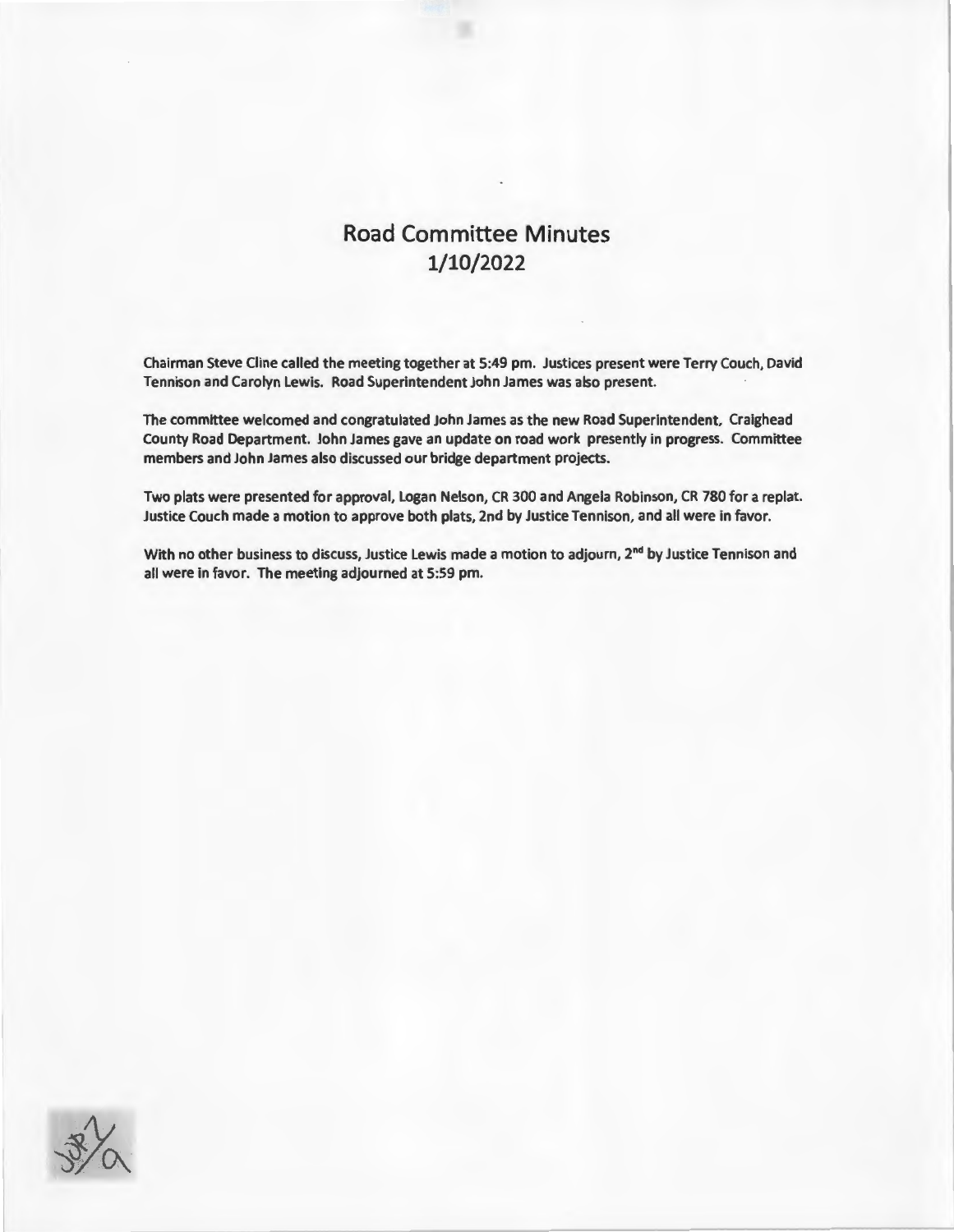# Finance Committee Minutes January 10, 2022

Chairman Josh Longmire called the Finance Committee meeting to order at 5:50 pm. Those present were Justices Pasmore, Cook and Weinstock. Justice Pearcy listened on Zoom. Also present were Collector Wes Eddington, Treasurer Terry McNatt, and Jonesboro Unlimited, Vice-President of Economic Development, Steven Lamm.

Chairman Longmire brought up the Resolution to endorse Spirit Manufacturing in Tax Back Program. Steven Lamm said that a representative from Spirit Manufacturing would attend the Quorum Court meeting on January 24<sup>th</sup>. Chairman Longmire asked about new jobs? Mr. Lamm said that 15 new jobs would be created. Chairman Longmire read the Resolution and Justice Cook made the motion to approve, seconded by Justice Pasmore. The motion passed and will go before the full court.

Tax Collector Wes Eddington shared that the total taxes collected in 2020 were \$85.5 million. 2021 total taxes collected were \$89.2 million, an increase of 4%. Collector Eddington is trying to work with the City of Jonesboro to get business personal taxes and privilege licenses linked together to have taxes paid before licenses are issued.

Treasurer McNatt reported on December's financial reports. The General Fund ended the year with \$8.9 million. The Capital Fund had \$2.3 million, and the Road Fund ended the year with \$6.9 million. Sales tax collections increased 14.72% in 2021 , compared to last year. Treasurer McNatt presented the YTD comparison through December 2021 . The overall review showed Craighead County \$8.1 million stronger than the prior year. There is still 14.94% remaining in the 2021 budget. The 2021 Craighead County Annual Financial Report will be published in the paper in the next week or two.

There was some conversation about the possible uses of the American Rescue Funds and Judge Day discussed a potential \$10 million standard allowance for revenue loss to be used for government services and possible replacement of HVAC systems in Craighead County buildings to help with Covid-19. A jail expansion is specifically excluded as an eligible project.

The Appropriation Ordinance to establish Fund 1002, Employee Insurance Fund was read by Chairman Longmire. Judge Day spoke to the potential benefits of self-insuring in 2022. After some discussion, a motion was made by Justice Cook and seconded by Justice Pasmore, the motion passed, and the Ordinance will be heard by the full court at the next meeting.

With no other business, Justice Cook made the motion to adjourn, seconded by Justice Weinstock. All were in favor and the Finance Committee adjourned at 6:20 pm.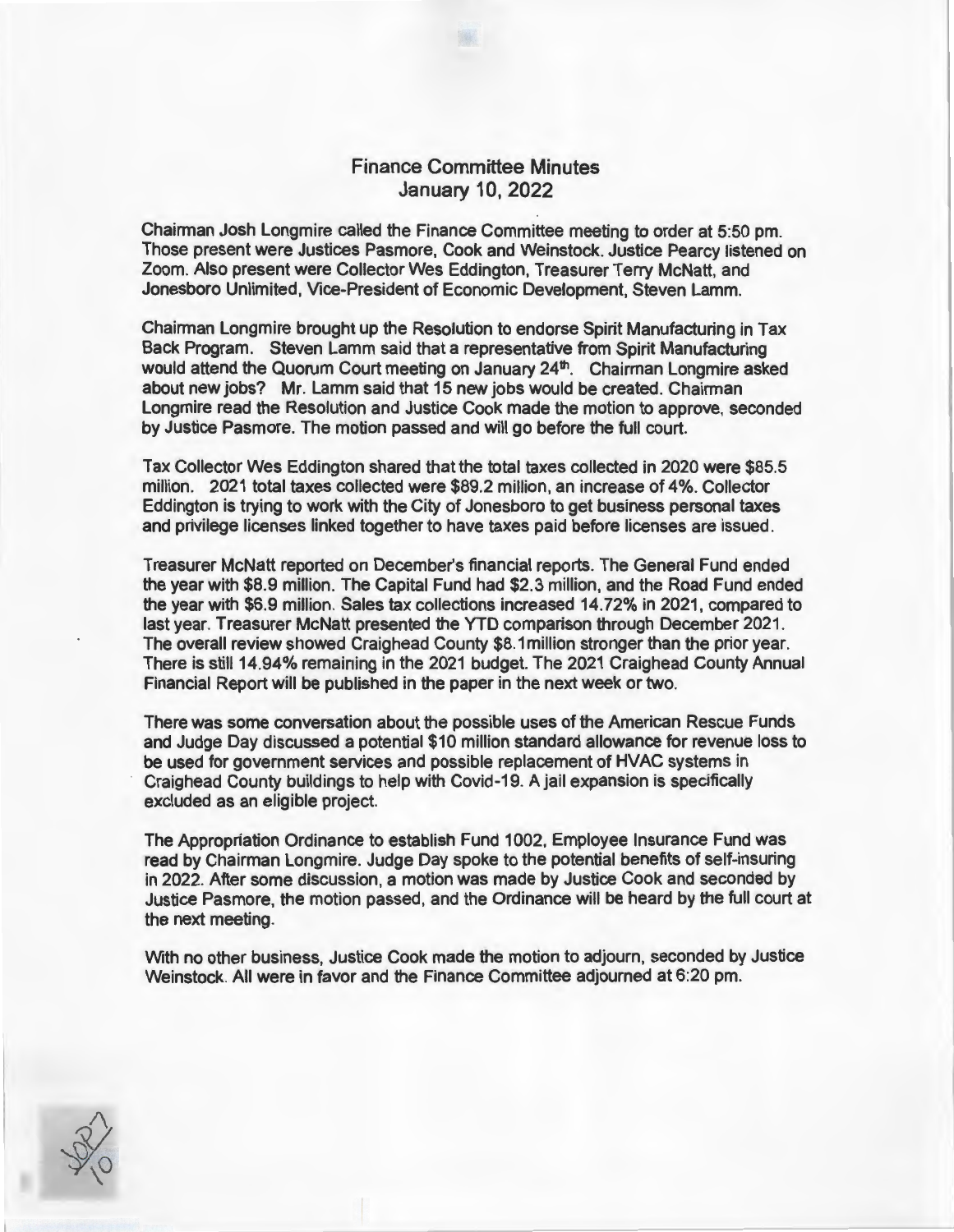## **BE IT ENACTED BY THE QUORUM COURT OF CRAIGHEAD COUNTY, ARKANSAS; AN ORDINANCE TO BE ENTITLED:**

An Ordinance establishing a new salary mid-point and classifying the position as exempt, for the PA Case Coordinator position in the Deputy Prosecuting Attorney's office, per the recommendation of the JESAP committee, which was established with Ordinance 2021-21.

**SECTION 1.** That the County's Job Evaluation and Salary Administration Program (JESAP) committee met and reviewed the job description of "Secretary/Coordinator 1" for the Deputy Prosecuting Attorney's office and determined that the job description and education requirements for the position were deficient. The recommendation of the JESAP Committee to the Public Service Committee and then to the Finance Committee for a change in job title to "PA Case Coordinator", a pay increase, the pay grade changed to 115 and would be considered exempt, effective January 1, 2022.

**SECTION 2.** That in the 2022 Annual Operating Budget, the salary of the PA Case Coordinator position will be set at the listed new mid-point amount, classified as a pay grade of 115, and considered exempt. This appropriation includes the 3% COLA increase that was passed with Ordinance 2021-39 for the 2022 Annual Operating Budget.

| <b>FUND 1000</b> | General Fund                       |             |            |             |
|------------------|------------------------------------|-------------|------------|-------------|
| Dept 0425        | <b>Deputy Prosecuting Attorney</b> |             |            |             |
| Account          | Description                        | $Q$ ld      | Change     | <b>New</b>  |
|                  | <b>Personal Services</b>           |             |            |             |
| 1001             | PA CASE COORDINATOR                | \$43,558.64 | \$6,162.55 | \$49,721.19 |
| 1006             | SOCIAL SECURITY MATCH              | \$3,332.24  | \$471.44   | \$3,803.67  |
| 1007             | <b>RETIREMENT MATCH</b>            | \$6,673.18  | \$944.10   | \$7,617.29  |
|                  |                                    |             | \$7,578.09 |             |

There is hereby approved a change in position title, pay grade, mid-point salary and classification of exempt status for PA Case Coordinator position in the Deputy Prosecuting Attorney's office. This appropriation shall be established in the chart of accounts by the County Treasurer and entered into the accounts payable appropriations journal by the County Clerk, as described, upon passage of this appropriations ordinance.

Dated this \_\_\_\_\_\_\_\_\_\_ day of \_\_\_\_\_\_\_\_\_\_\_\_\_\_\_\_\_\_\_\_\_\_\_\_\_ 2022

Approved:

Marvin Day Craighead County Judge

Attest:

Lesli Penny Craighead County Clerk

"This publication was paid for by the Craighead County Clerk, cost of publication \_\_\_\_\_\_\_\_\_\_\_\_\_\_\_\_\_\_\_..."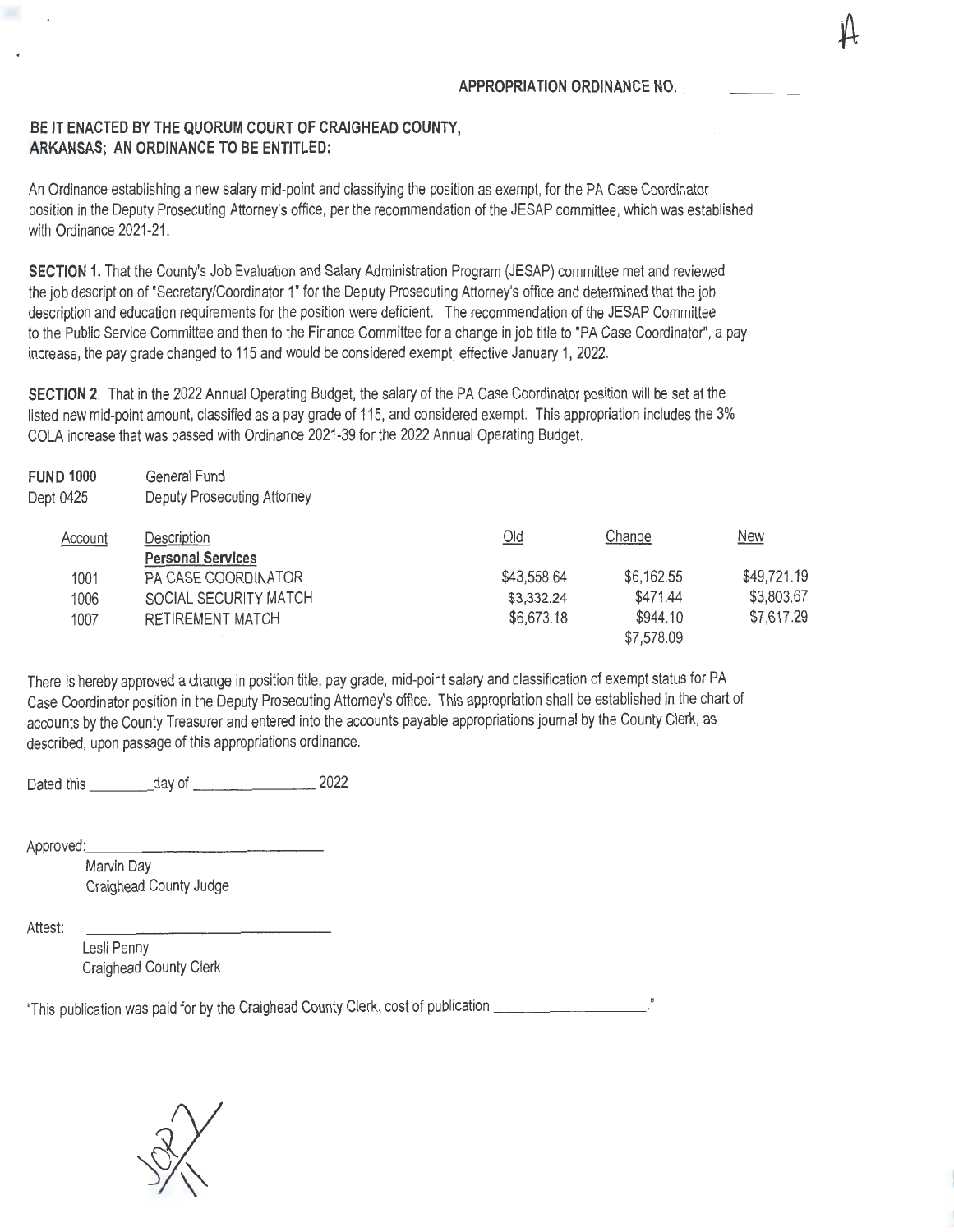**Resolution** --------- **RESOLUTION OF THE QUORUM COURT OF CRAIGHEAD COUNTY, ARKANSAS CONFIRMING MUTUAL AID AGREEMENTS CONCERNING DISTRIBUTION OF FIRE MONIES IN ACCORDANCE WITH CRAIGHEAD COUNTY RESOLUTION 2008-1.** 

**Be it resolved by the Quorum Court of Craighead County, that:** 

**WHEREAS;** Act 833 of 1991 was approved by the Legislature of Arkansas wherein it provides for additional funding for Arkansas Fire Departments through additional insurance premiums assessed against insurers writing fire insurance and similar coverages in Arkansas; and

**WHEREAS;** This Act requires the Quorum Court of each county to recommend the appropriations of said monies to each municipal and rural fire department; and

**WHEREAS;** The Craighead County Quorum Court authorizes approval to continue the current distribution of Act 833 funds for 2022, also approved was a resolution stating that all fire departments must complete their certification forms and application for funding by June 30 of each calendar year or their funds will be forfeited and divided between the other fire departments.

The formula presented to the Quorum Court is as follows:

| <b>CITY/FIRE DISTRICT</b> | <b>PERCENTAGE RATE</b> |
|---------------------------|------------------------|
| Bay                       | .052                   |
| Bono                      | .078                   |
| <b>Brookland</b>          | .052                   |
| Caraway                   | .052                   |
| Cash                      | .078                   |
| Jonesboro                 | .324                   |
| Lake City                 | .052                   |
| Lake City Dist. 1         | .052                   |
| Monette                   | .104                   |
| Philadelphia              | .052                   |
| Southridge                | .052                   |
| <b>Valley View</b>        | .052                   |
|                           |                        |

**NOW THEREFORE, BE IT RESOLVED BY THE QUORUM COURT OF CRAIGHEAD COUNTY THAT THE ABOVE FORMULAS BE USED FOR DISTRIBUTION OF ACT 833 MONIES FOR THE 2022 CALENDAR YEAR.** 

Dated this day of 2022

APPROVED:

Marvin Day, Craighead County Judge

ATTEST: \_\_\_\_\_

Lesli Penny, Craighead County Clerk